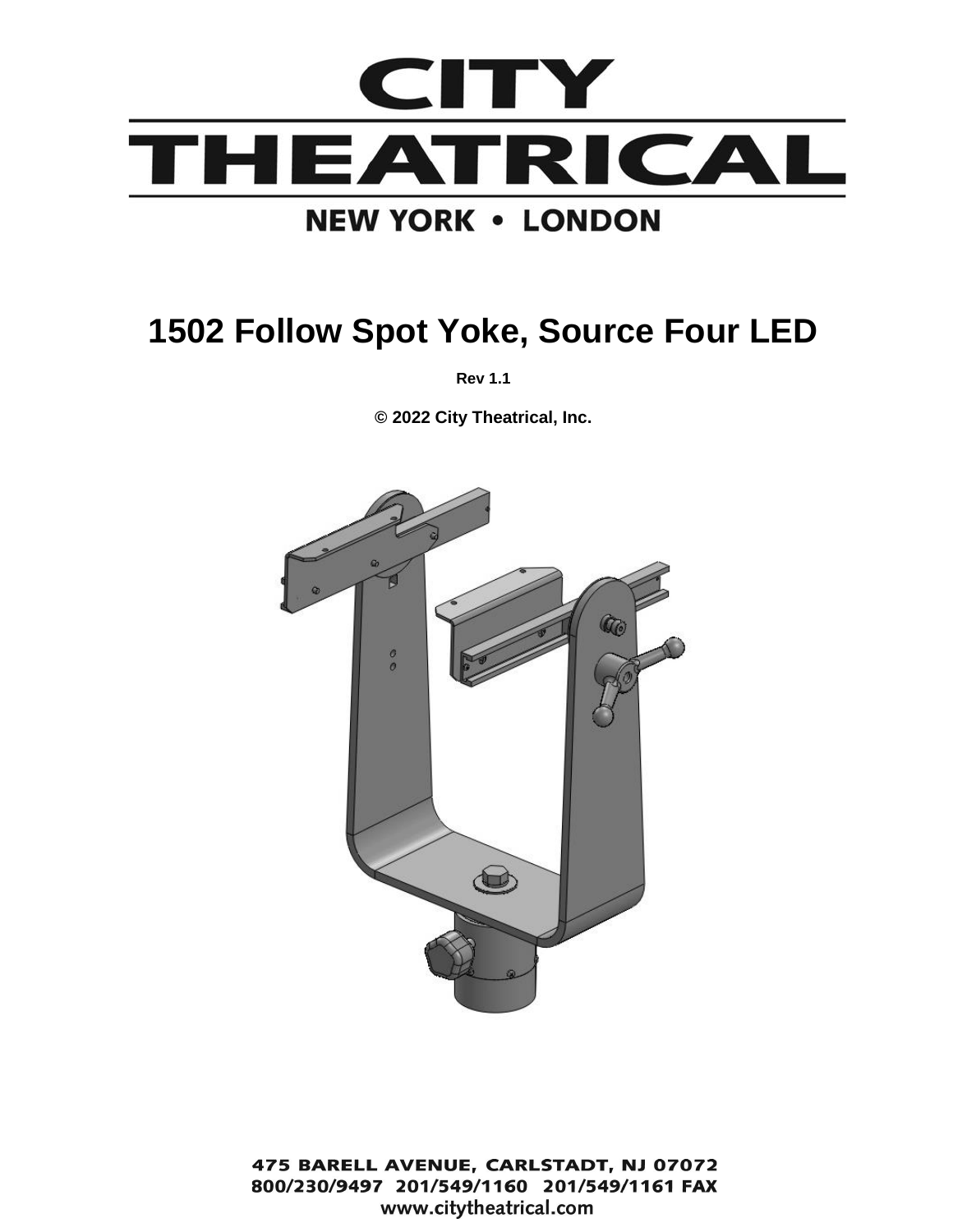## **Getting Started with the City Theatrical Follow Spot Yoke for Source Four LED**

Congratulations on the purchase of your City Theatrical Follow Spot Yoke for Source Four LED. The City Theatrical Follow Spot Yoke is a professional quality device that can provide smooth pan and tilt operation to your Source Four LED. A heavy steel yoke gives mass and prevents vibration, and ball bearings on the pan and tilt create extremely smooth movement, even on very long throws.

The 1502 City Theatrical Follow Spot Yoke can be configured for use with the Source Four™ Series 1 and Series 2 LED fixtures as well as the ETC ColorSource Spot. All lenses from 5<sup>o</sup> to 50<sup>o</sup> can be used. A track allows the lighting fixture and any accessories to be perfectly balanced for ease of operation.

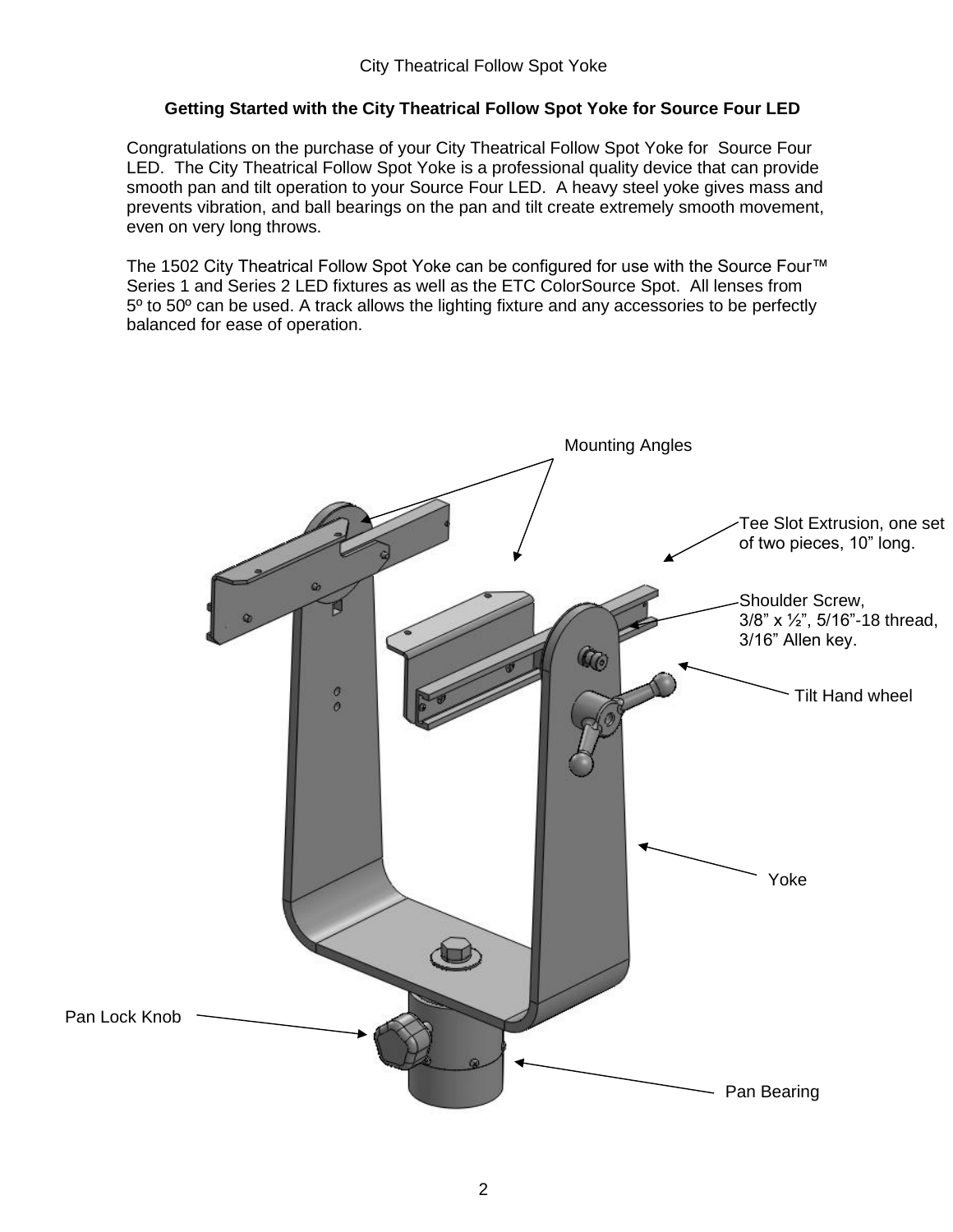## **Mounting your Follow Spot Yoke Source Four LED**

The City Theatrical Follow Spot for Source Four LED can be mounted in a variety of ways. The bottom of the pan bearing has female 1  $\frac{1}{2}$ " NPT pipe threads, and any length of 1  $\frac{1}{2}$ " pipe can be threaded into it. Using a 36" piece of 1  $\frac{1}{2}$ " pipe threaded into a 50 lb. boom base is a typical method.

The Follow Spot Yoke can be mounted in a variety of positions, such as:

- On a stand of 1  $\frac{1}{2}$ " pipe with a boom base
- Underhung from a pipe
- Overhung on a hand rail

These diagrams illustrate three possible hanging methods:



Underhung on pipe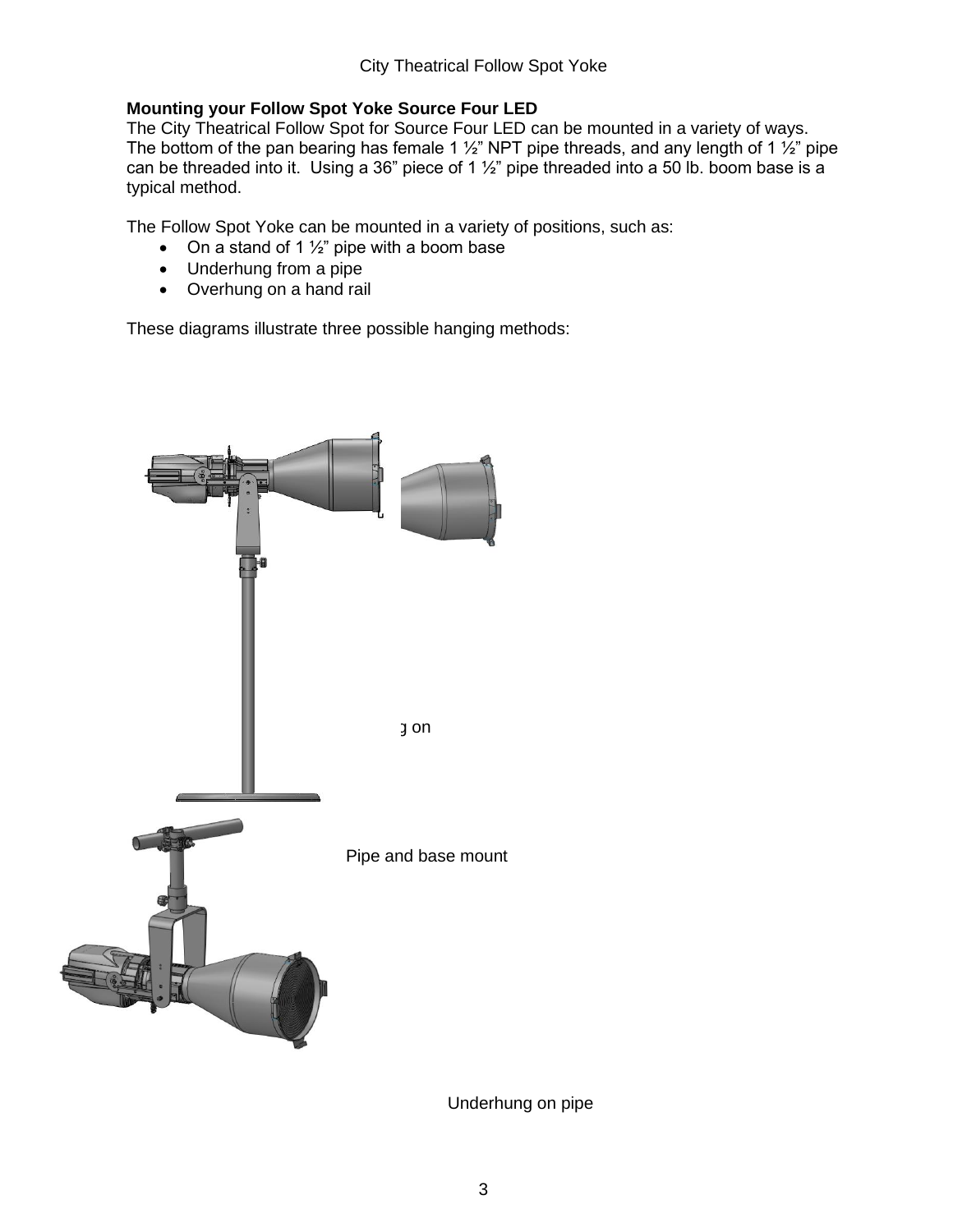#### **Preparing Your Lighting Fixture**

If you are planning to use a 14º-50º or a 10º Source Four, you will need to remove the shutters from the lighting fixture. This is not necessary, but may be desirable for a 5º Source Four to prevent the shutter blades from accidentally being moved during operation. Remove the shutters by removing the four machine screws which hold the two halves of the Source Four barrel together and exposing the shutter, pressure plate, and shutter spring parts. Remove the shutter blades, but reinstall the pressure plates and springs. Do not reinstall the existing four machine screws into the barrel. Go on the next step:

Two Angle Brackets allow your Source Four to be installed in the Follow Spot Yoke Source Four LED. Replace the four ETC machine screws with the enclosed #8-32 x 1  $\frac{1}{2}$ " pan head Philips machine screws into the Source Four's existing #8-32 hex nuts.

Next, install the two Tee Slot Extrusions using the enclosed #8-32 x 3/8" flat head Philips machine screws (three screws per extrusion) as shown in the illustration below.



**Extrusion**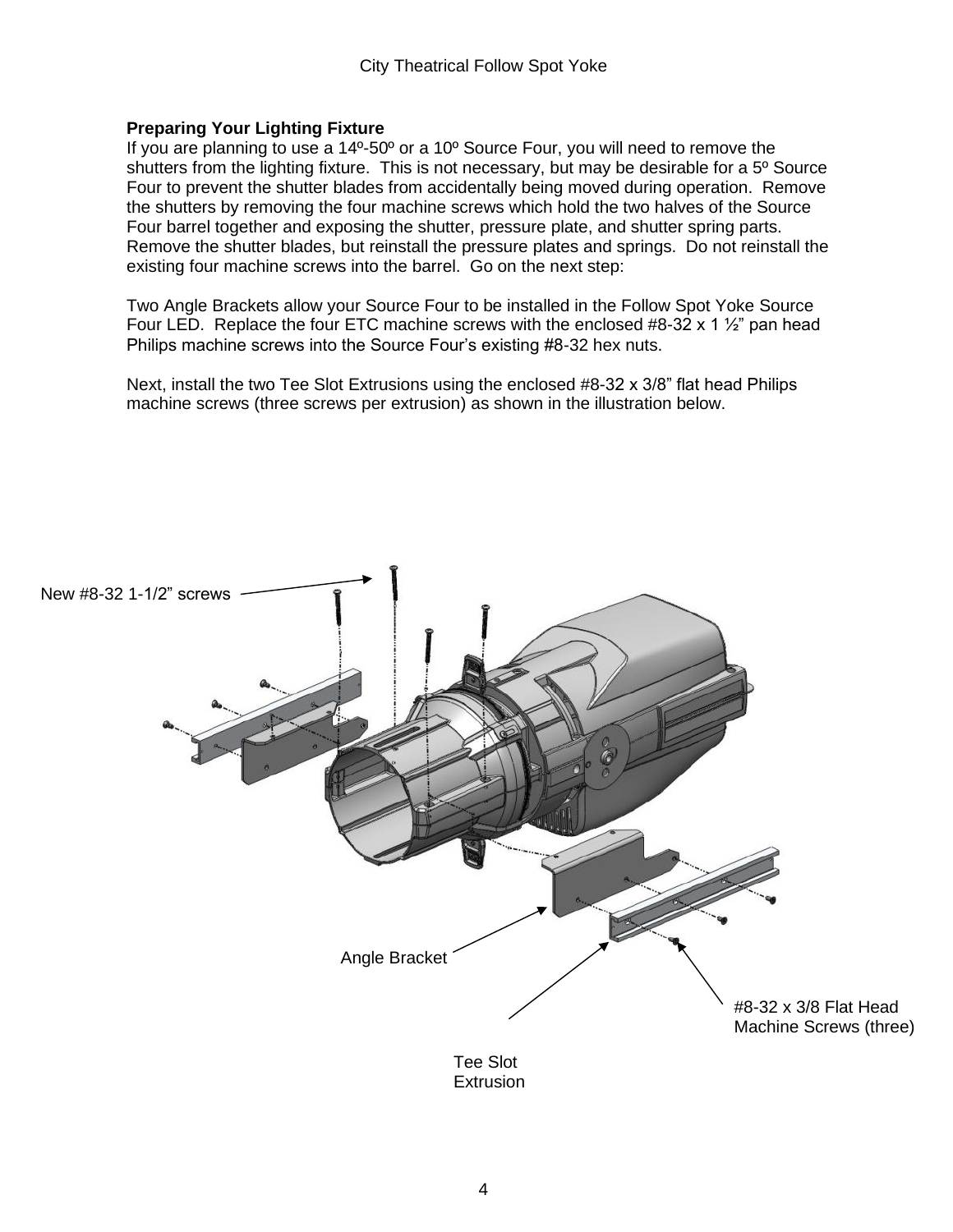**Note:** If you experience difficultly installing new #8-32 x 1 ½" screws it may be due to incompletely threaded holes on the Source Four barrel. Threads can be formed completely with the following steps:

- 1. Remove the bottom half of the barrel, locate the threaded holes in the barrel.
- 2. With the top half of the barrel removed Screw the original ETC machine screws into the hole completely then remove. This will form the remaining threads.
- 3. Reassemble barrel and insert longer 1-1/2" machine screws into completely formed threaded holes.

#### **Installing the Source Four into the Follow Spot Yoke**

Note the two Tee Blocks that slide into the Tee Slot Extrusion. Using a 3/16" Allen key, slightly loosen the two  $3/8$ " x  $\frac{1}{2}$ " socket head shoulder screws to free the Tee Blocks. Carefully insert the Tee Slot Extrusions onto the Tee Blocks. Tighten the tilt handwheel. Temporarily tighten the shoulder screws



Install four 4-40 x 3/16" pan head machine screws, one in each end of each Tee Slot Extrusion. These screws serve as safety devices to prevent the Tee Blocks from accidentally slipping out of the Tee Slot Extrusion track.

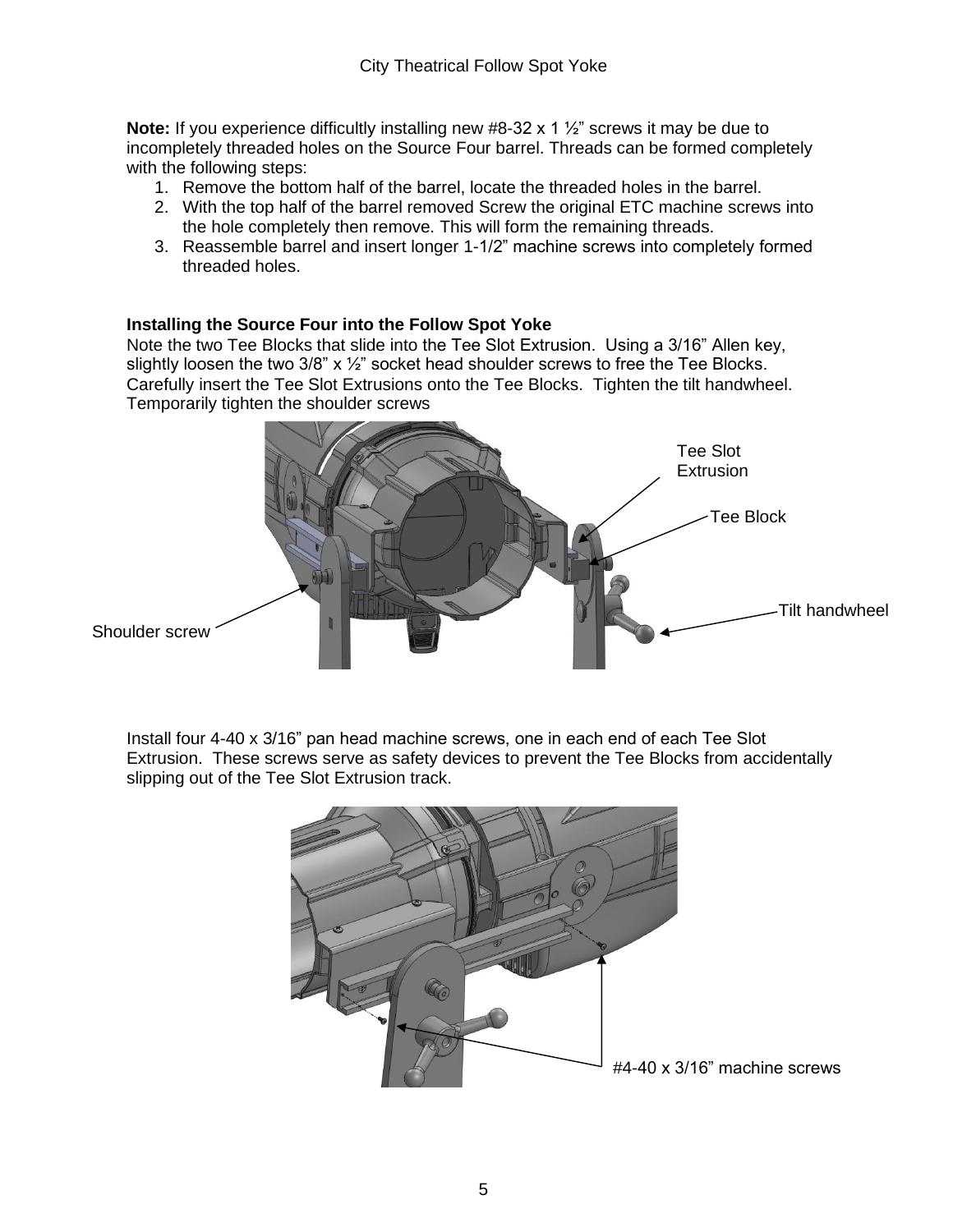#### **Install the Lens Tube into the Source Four**

Install the Lens Tube into the Source Four and install the two #10-32 screws (one plastic thumbscrew and one Philips machine screw) that hold the Lens Tube to the lighting fixture. Plug in the lighting fixture into a switch or dimmer and dress the cable to insure that it does not restrict the yoke's movement or its balance. Turn on the lighting fixture and adjust the sharpness of the beam to the degree that you think is appropriate.

#### **Balance the Lighting Fixture in the Yoke**

The lighting fixture can be adjusted forward or backward in the Tee Slot Extrusion to establish a perfect balance point. To test the balance, carefully loosen the tilt locking knob and feel if the fixture is front heavy or back heavy. To adjust the balance, loosen the two shoulder screws and evenly push the fixture forward or backward in the Tee Slot Extrusion until it balances exactly. Lock the shoulder screws again. Test and repeat if necessary.